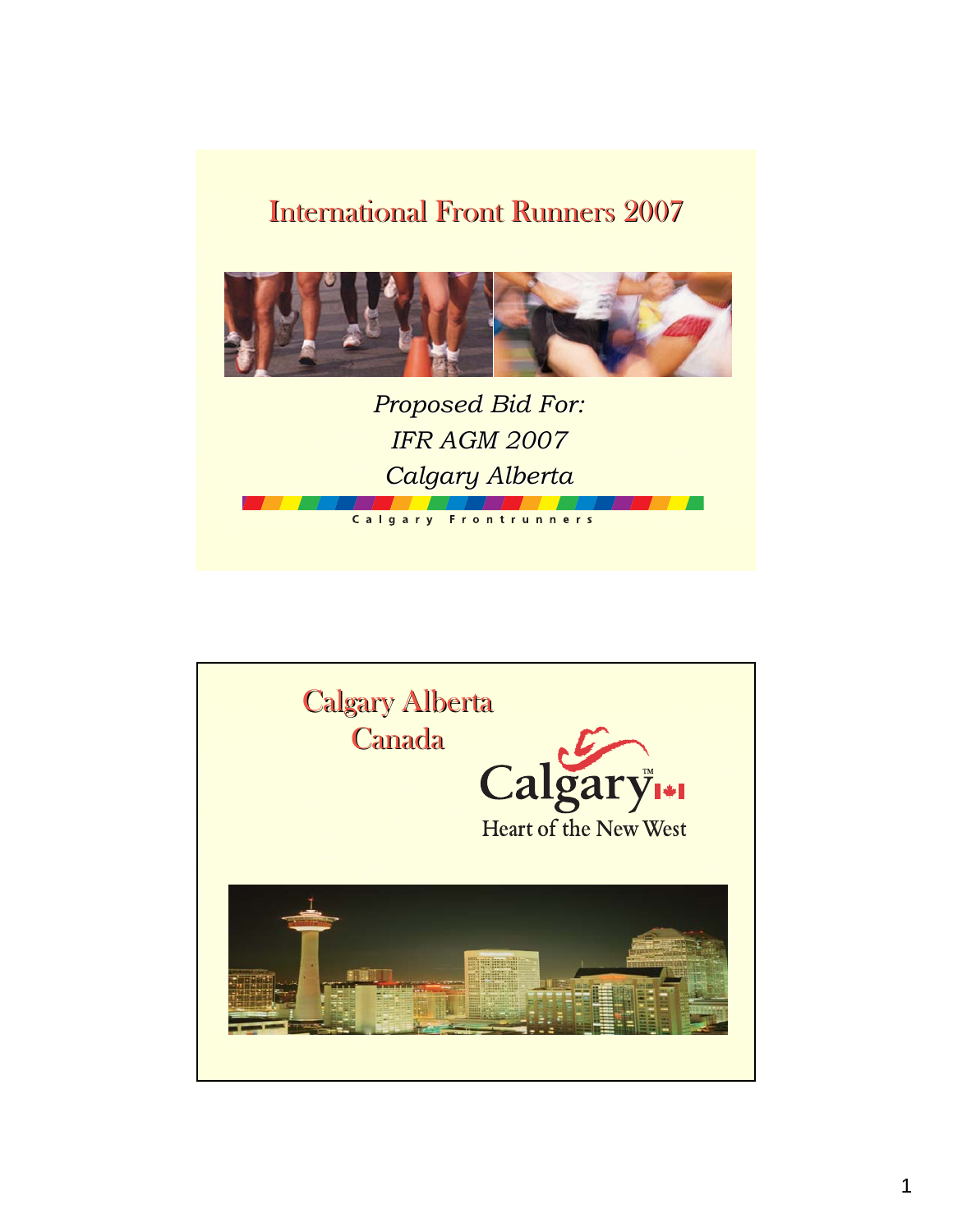

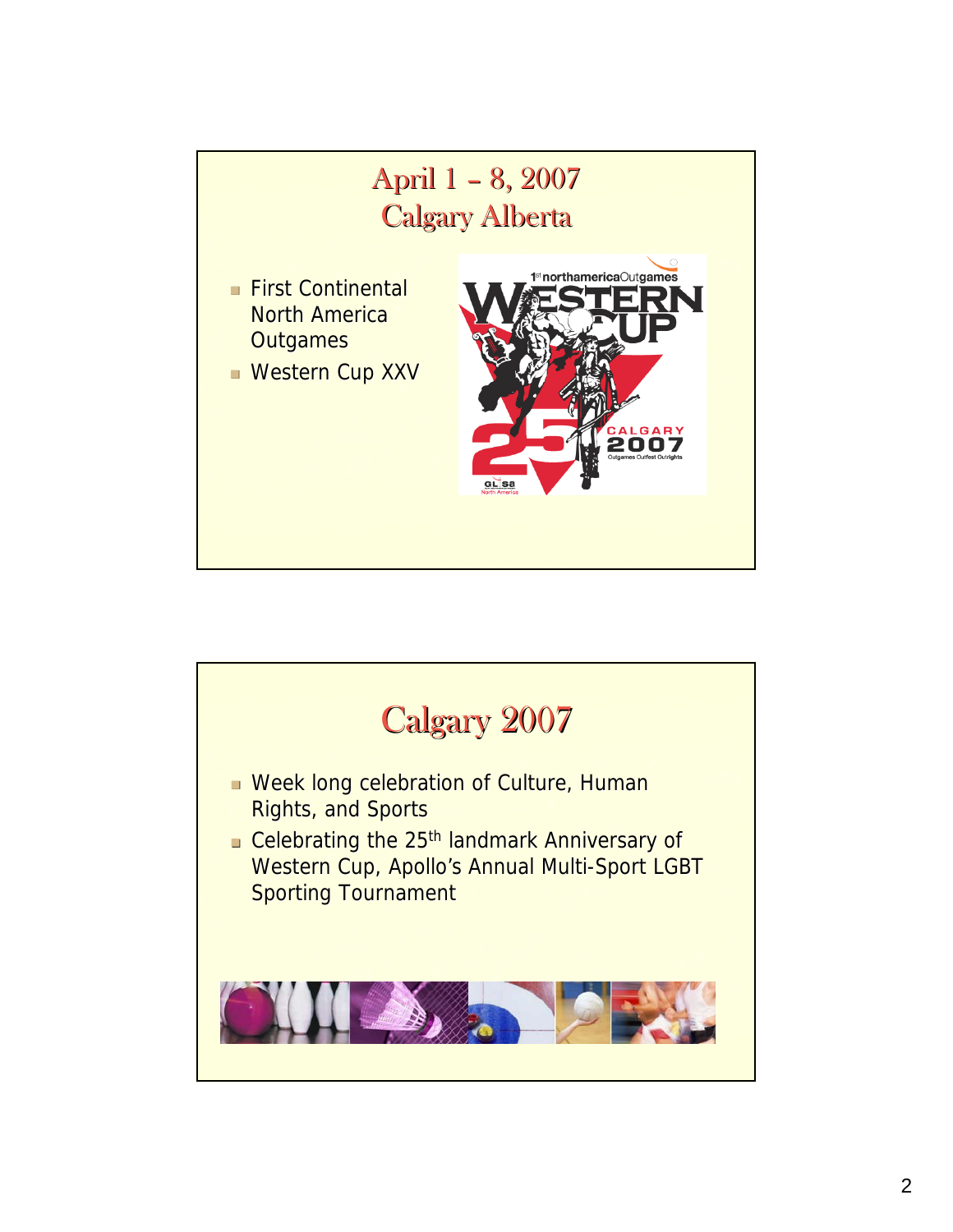#### **Annual General Meeting**

- Thursday & Friday April 5 & 6, 2007
- 9:00 am to 5:00 pm
- **Westin Grand, Downtown Calgary**
- **Full Business Centre Available at Host Property**
- **\$75.00 CAD registration fee**



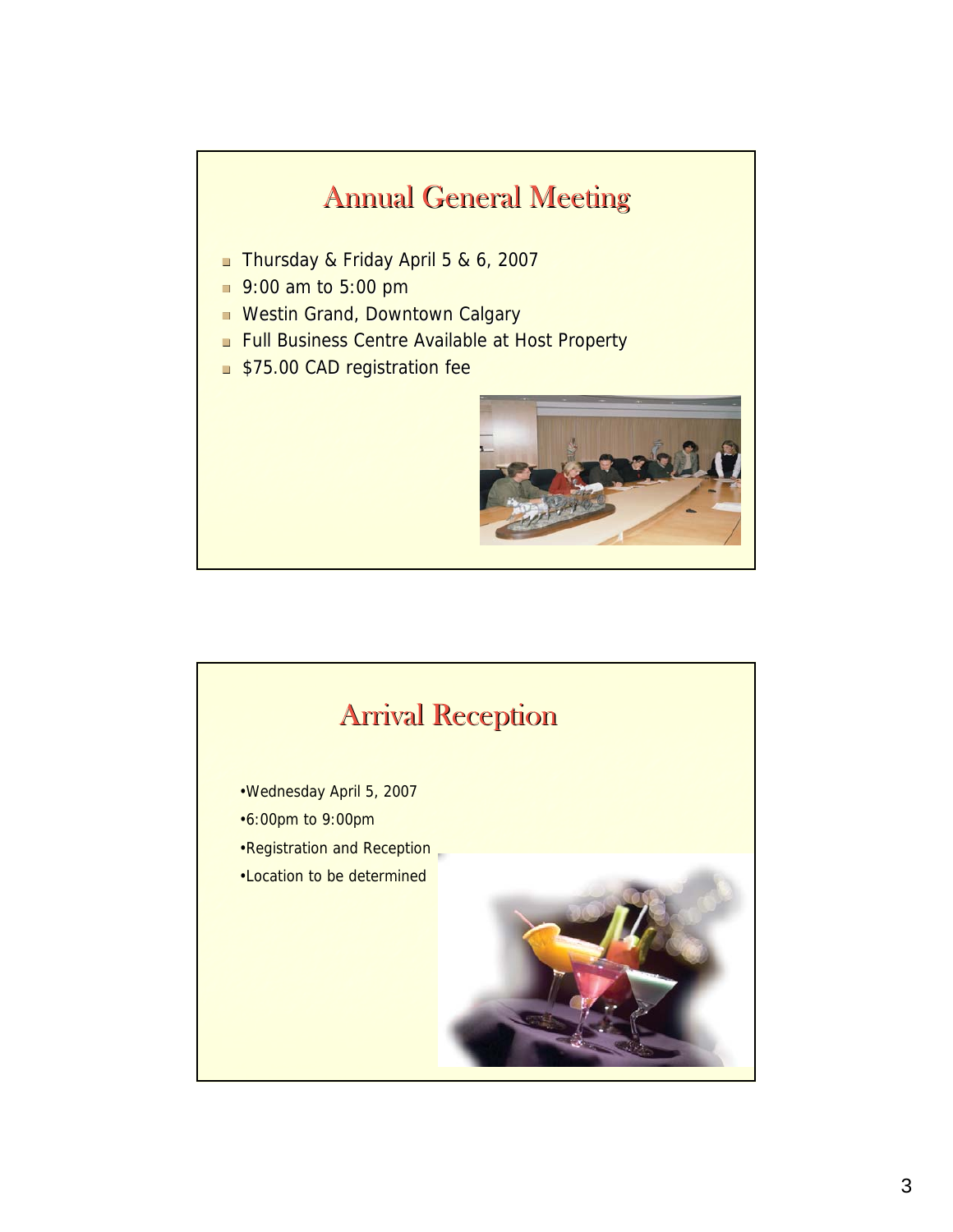## **Meet and Greet Dinner**  $\blacksquare$  April 5, 2006  $\Box$  Location to be **Determined Spouses/Partners** welcome to attend (additional cost TBD) (additional cost TBD)

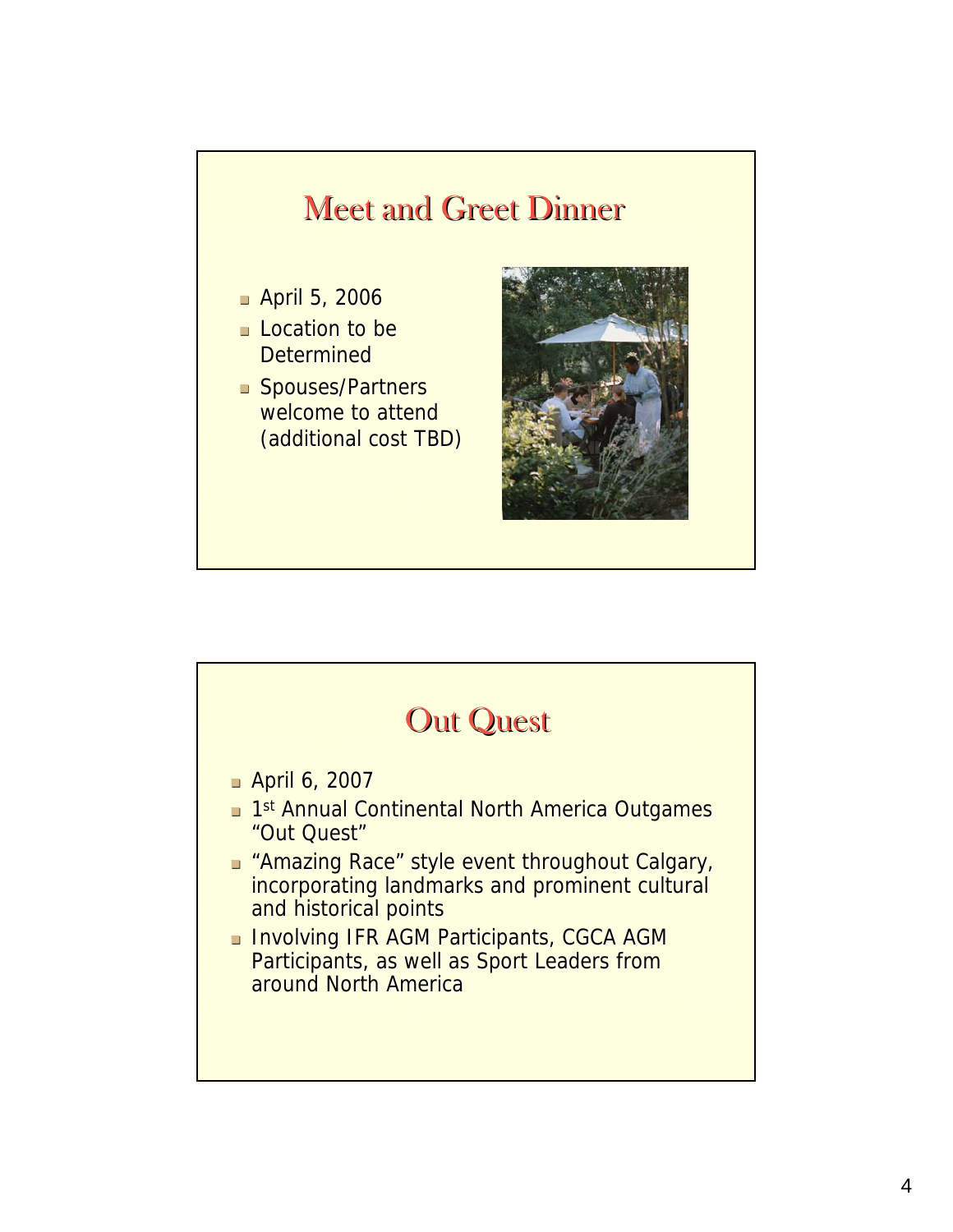#### ■ Included are 5K, 10K,  $\frac{1}{2}$  Marathon and **Relay Race**

- **Along Picturesque Bow River**
- $\Box$  Calgary Weather Warning!!



## Western Cup XXV Run

| <b>IFR AGM 2007 At a Glance</b> |                              |                        |            |                                   |                              |
|---------------------------------|------------------------------|------------------------|------------|-----------------------------------|------------------------------|
|                                 |                              |                        |            |                                   |                              |
| <b>Morning</b>                  | Arrival                      | <b>AGM</b>             | <b>AGM</b> | <b>WC XXV Run</b>                 | <b>Free Run</b>              |
| Afternoon                       | <b>Arrival</b>               | <b>AGM</b>             | <b>AGM</b> | <b>WC XXV Run</b>                 | Closing<br><b>Ceremonies</b> |
| Evening                         | Registration<br><b>Mixer</b> | <b>Dinner</b><br>Fvent | Out Ouest  | <b>XXV</b><br><b>Celebrations</b> | <b>Travel</b>                |
|                                 |                              |                        |            |                                   |                              |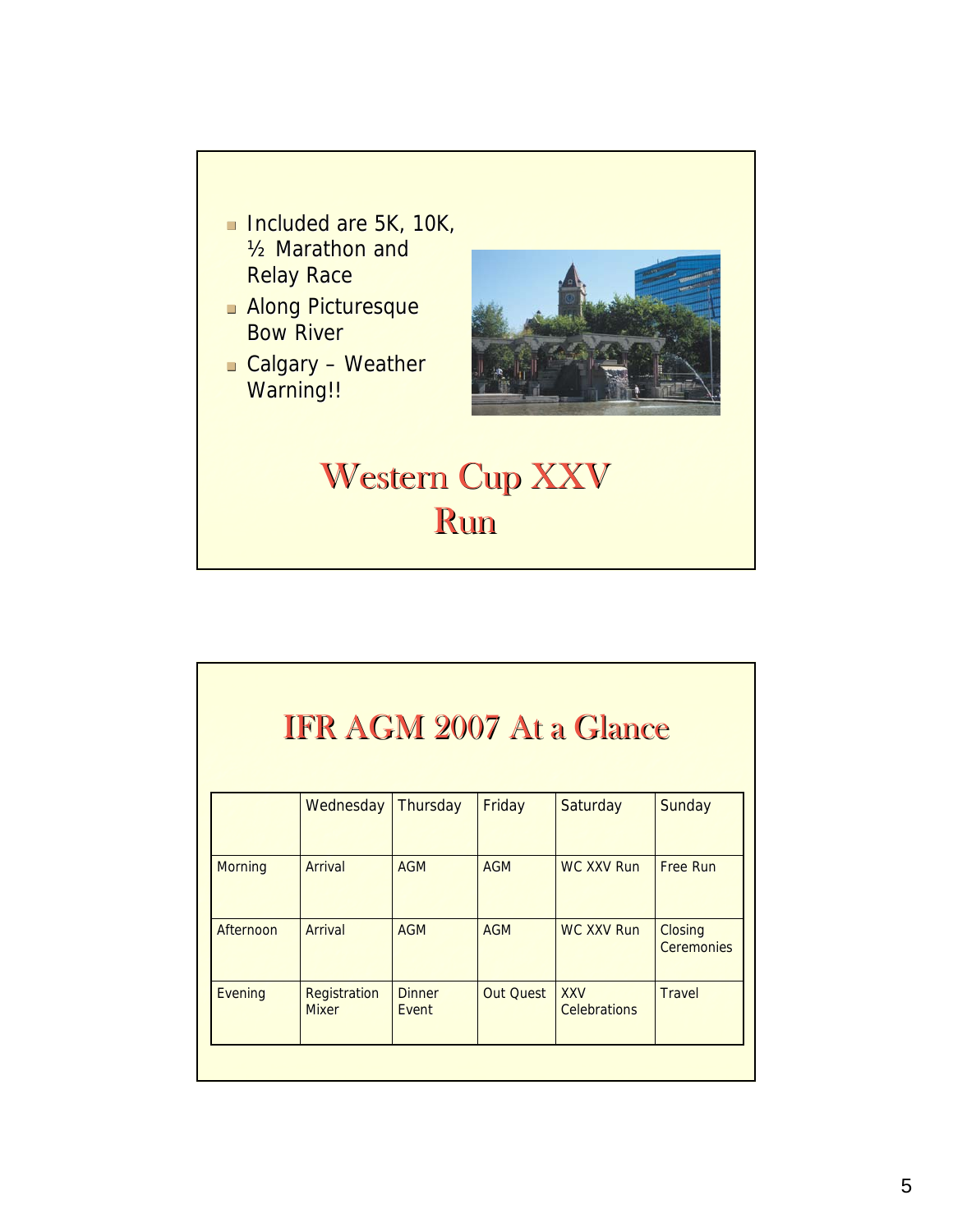# **ANADIAN**

## **Traveling to Calgary**

#### Calgary International Airport

- 17 kilometers to Host Hotel
- 27 Airlines providing service

### Getting around Calgary

- Walking distance to all major events
- Developed LRT & Bus Routes
- 2 blocks to run site





#### **Westin Grand Calgary**

- 325 Guest Rooms in Two Towers
- Fully equipped Gym & Pool
- On site restaurant and lounge
- \$129.00 CAD room rate based on double occupancy

#### **Hosted Housing**

•Available on a first come, first served basis

## Accommodations Accommodations